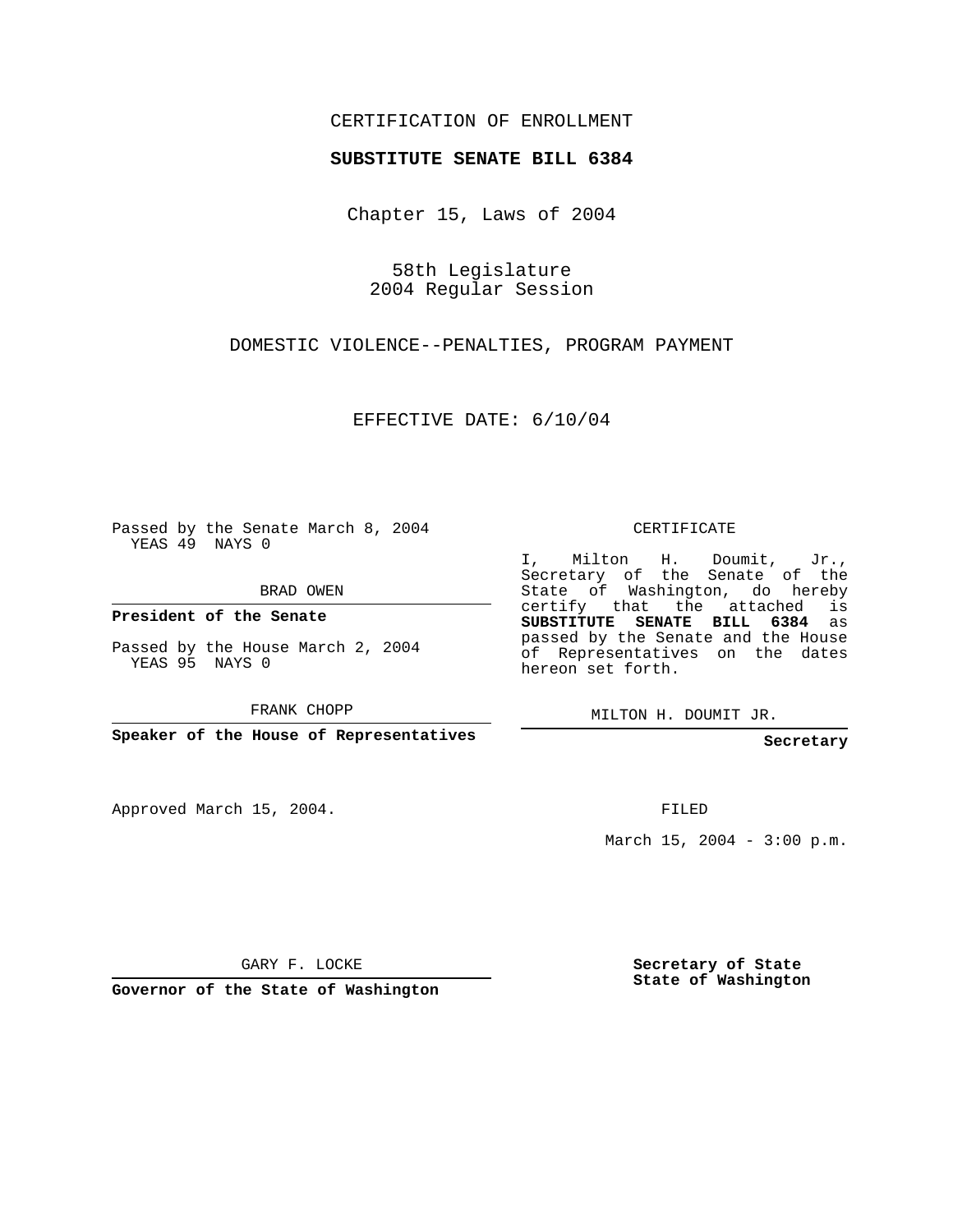# **SUBSTITUTE SENATE BILL 6384** \_\_\_\_\_\_\_\_\_\_\_\_\_\_\_\_\_\_\_\_\_\_\_\_\_\_\_\_\_\_\_\_\_\_\_\_\_\_\_\_\_\_\_\_\_

\_\_\_\_\_\_\_\_\_\_\_\_\_\_\_\_\_\_\_\_\_\_\_\_\_\_\_\_\_\_\_\_\_\_\_\_\_\_\_\_\_\_\_\_\_

### AS AMENDED BY THE HOUSE

Passed Legislature - 2004 Regular Session

### **State of Washington 58th Legislature 2004 Regular Session**

**By** Senate Committee on Judiciary (originally sponsored by Senators Esser, Thibaudeau, Keiser, Regala, Eide, McCaslin, Rasmussen, Oke, Prentice, B. Sheldon, Kline, Murray, McAuliffe, Kohl-Welles and Roach)

READ FIRST TIME 02/06/04.

 AN ACT Relating to penalties against convicted domestic violence offenders to pay for domestic violence programs; amending RCW 3.50.100, 3.62.090, 10.82.070, 3.46.120, 3.62.040, and 35.20.220; reenacting and amending RCW 3.62.020; adding a new section to chapter 10.99 RCW; creating a new section; and prescribing penalties.

BE IT ENACTED BY THE LEGISLATURE OF THE STATE OF WASHINGTON:

 NEW SECTION. **Sec. 1.** The legislature recognizes that domestic violence is a growing and more visible public safety problem in Washington state than ever before, and that domestic violence-related incidents have a significant bearing on overall law enforcement and court caseloads. The legislature further recognizes the growing costs associated with domestic violence prevention and advocacy programs established by local governments and by community-based organizations. It is the legislature's intent to establish a penalty in law that will hold convicted domestic violence offenders accountable while requiring them to pay penalties to offset the costs of domestic violence advocacy and prevention programs. It is the legislature's intent that the penalties imposed against convicted domestic violence

offenders under section 2 of this act be used for established domestic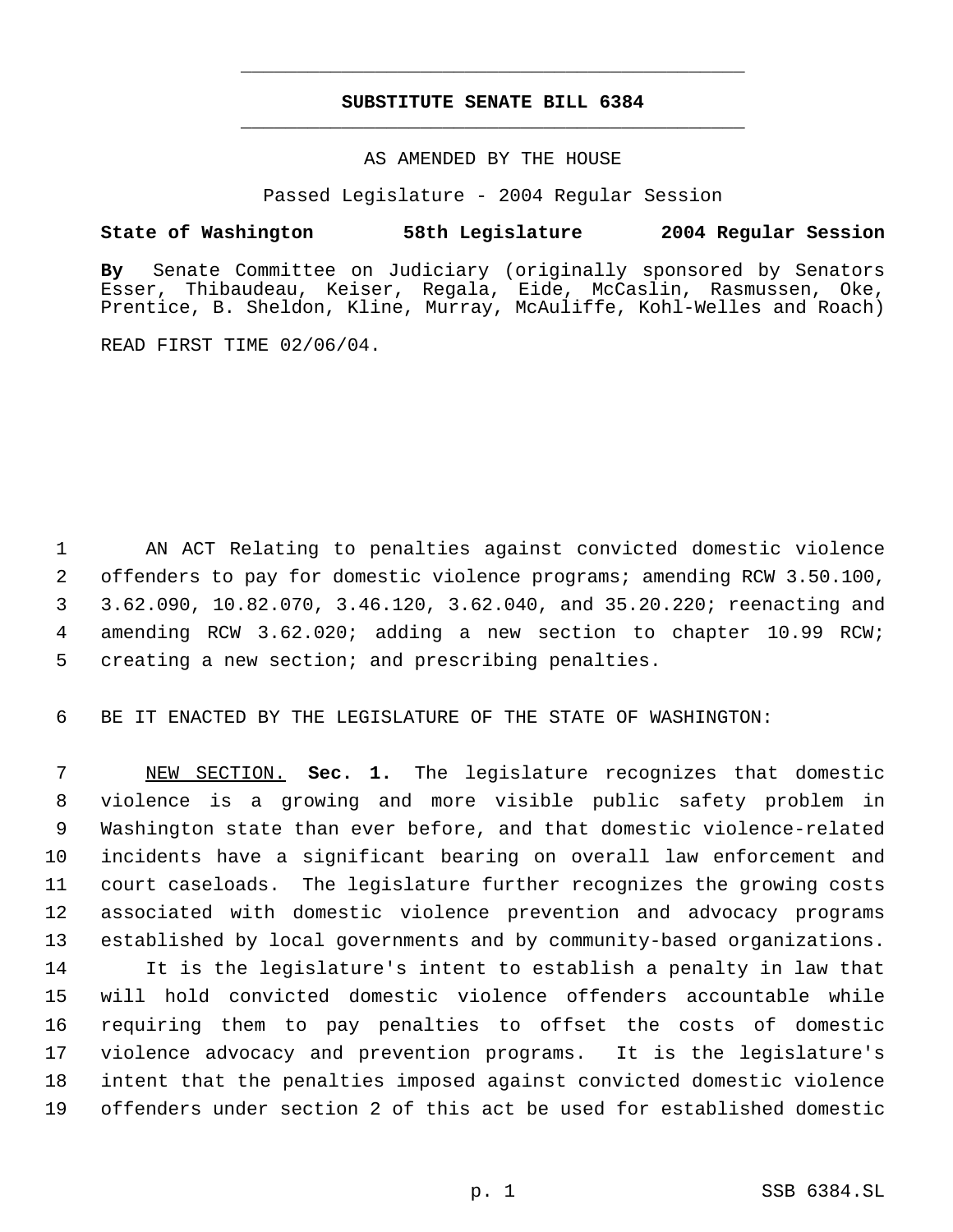violence prevention and prosecution programs. It is the legislature's intent that the revenue from the penalty assessment shall be in addition to existing sources of funding to enhance or help prevent the reduction and elimination of domestic violence prevention and prosecution programs.

 NEW SECTION. **Sec. 2.** A new section is added to chapter 10.99 RCW to read as follows:

 (1) All superior courts, and courts organized under Title 3 or 35 RCW, may impose a penalty assessment not to exceed one hundred dollars on any person convicted of a crime involving domestic violence. The assessment shall be in addition to, and shall not supersede, any other penalty, restitution, fines, or costs provided by law.

 (2) Revenue from the assessment shall be used solely for the purposes of establishing and funding domestic violence advocacy and domestic violence prevention and prosecution programs in the city or county of the court imposing the assessment. Revenue from the assessment shall not be used for indigent criminal defense. If the city or county does not have domestic violence advocacy or domestic violence prevention and prosecution programs, cities and counties may use the revenue collected from the assessment to contract with recognized community-based domestic violence program providers.

 (3) The assessment imposed under this section shall not be subject to any state or local remittance requirements under chapter 3.46, 3.50, 3.62, 7.68, 10.82, or 35.20 RCW.

 (4) For the purposes of this section, "convicted" includes a plea of guilty, a finding of guilt regardless of whether the imposition of the sentence is deferred or any part of the penalty is suspended, or the levying of a fine. For the purposes of this section, "domestic violence" has the same meaning as that term is defined under RCW 10.99.020 and includes violations of equivalent local ordinances.

 (5) When determining whether to impose a penalty assessment under this section, judges are encouraged to solicit input from the victim or representatives for the victim in assessing the ability of the convicted offender to pay the penalty, including information regarding current financial obligations, family circumstances, and ongoing restitution.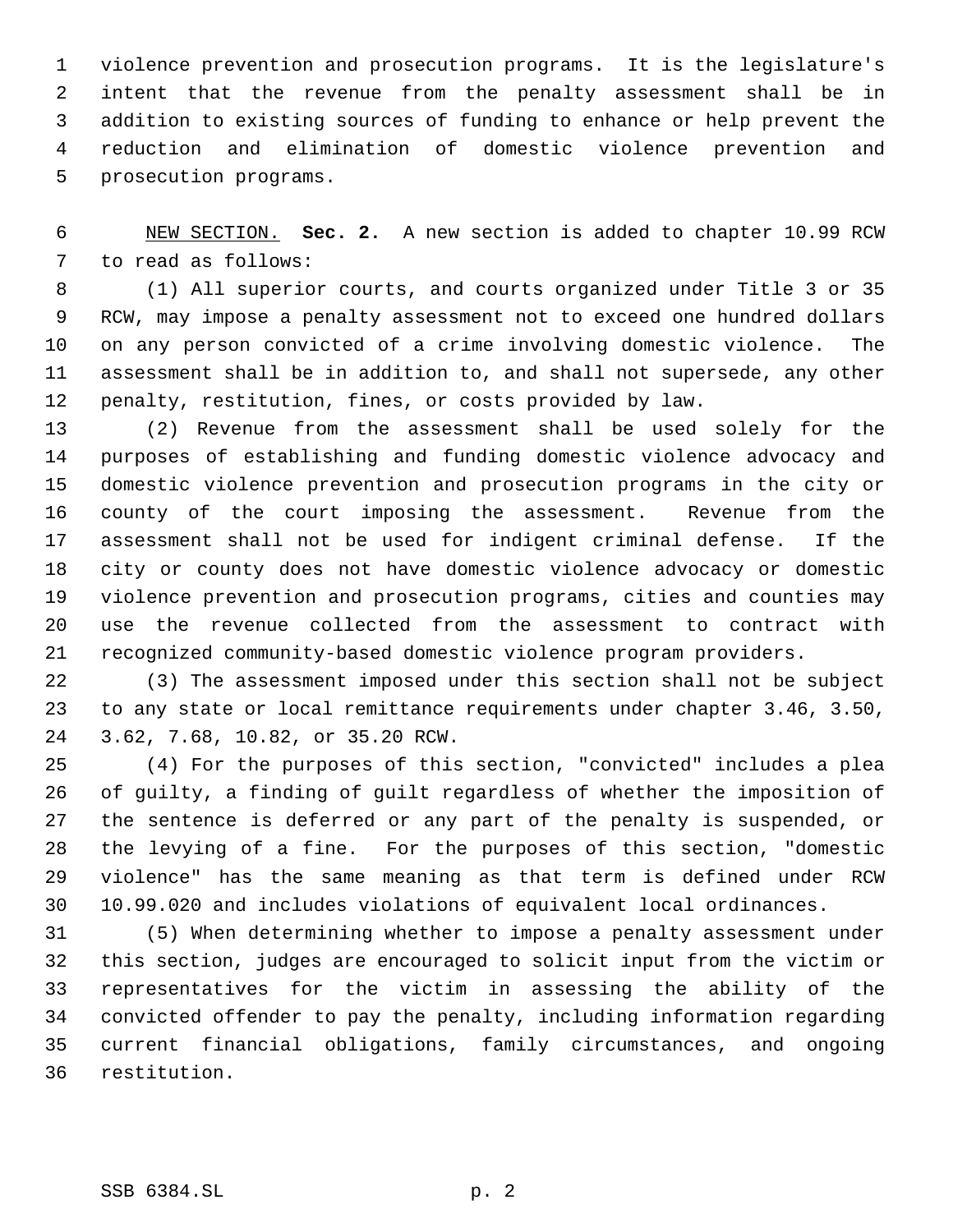**Sec. 3.** RCW 3.50.100 and 1995 c 291 s 3 are each amended to read as follows:

 (1) Costs in civil and criminal actions may be imposed as provided in district court. All fees, costs, fines, forfeitures and other money imposed by any municipal court for the violation of any municipal or town ordinances shall be collected by the court clerk and, together with any other noninterest revenues received by the clerk, shall be deposited with the city or town treasurer as a part of the general fund of the city or town, or deposited in such other fund of the city or town, or deposited in such other funds as may be designated by the laws of the state of Washington.

12 (2) Except as provided in section 2 of this act, the city treasurer shall remit monthly thirty-two percent of the noninterest money received under this section, other than for parking infractions, and certain costs to the state treasurer. "Certain costs" as used in this subsection, means those costs awarded to prevailing parties in civil actions under RCW 4.84.010 or 36.18.040, or those costs awarded against convicted defendants in criminal actions under RCW 10.01.160, 10.46.190, or 36.18.040, or other similar statutes if such costs are specifically designated as costs by the court and are awarded for the specific reimbursement of costs incurred by the state, county, city, or town in the prosecution of the case, including the fees of defense counsel. Money remitted under this subsection to the state treasurer shall be deposited as provided in RCW 43.08.250.

 (3) The balance of the noninterest money received under this section shall be retained by the city and deposited as provided by law. (4) Penalties, fines, bail forfeitures, fees, and costs may accrue interest at the rate of twelve percent per annum, upon assignment to a collection agency. Interest may accrue only while the case is in collection status.

 (5) Interest retained by the court on penalties, fines, bail forfeitures, fees, and costs shall be split twenty-five percent to the state treasurer for deposit in the public safety and education account as provided in RCW 43.08.250, twenty-five percent to the state treasurer for deposit in the judicial information system account as provided in RCW 2.68.020, twenty-five percent to the city general fund, and twenty-five percent to the city general fund to fund local courts.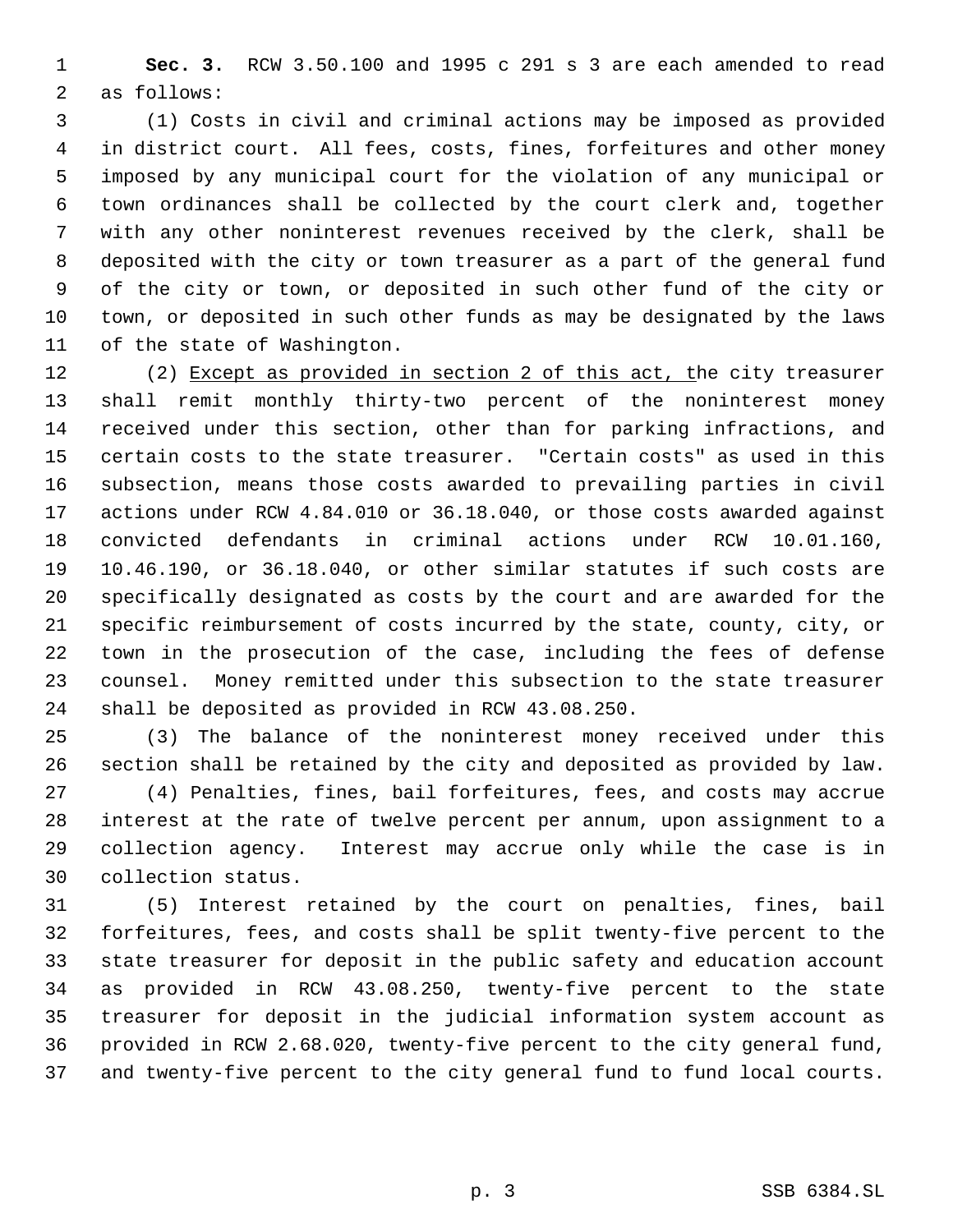**Sec. 4.** RCW 3.62.020 and 1995 c 301 s 31 and 1995 c 291 s 5 are each reenacted and amended to read as follows:

 (1) Except as provided in subsection (4) of this section, all costs, fees, fines, forfeitures and penalties assessed and collected in whole or in part by district courts, except costs, fines, forfeitures and penalties assessed and collected, in whole or in part, because of the violation of city ordinances, shall be remitted by the clerk of the district court to the county treasurer at least monthly, together with a financial statement as required by the state auditor, noting the information necessary for crediting of such funds as required by law.

 (2) Except as provided in section 2 of this act, the county treasurer shall remit thirty-two percent of the noninterest money received under subsection (1) of this section except certain costs to the state treasurer. "Certain costs" as used in this subsection, means those costs awarded to prevailing parties in civil actions under RCW 4.84.010 or 36.18.040, or those costs awarded against convicted defendants in criminal actions under RCW 10.01.160, 10.46.190, or 36.18.040, or other similar statutes if such costs are specifically designated as costs by the court and are awarded for the specific reimbursement of costs incurred by the state or county in the prosecution of the case, including the fees of defense counsel. Money remitted under this subsection to the state treasurer shall be deposited as provided in RCW 43.08.250.

 (3) The balance of the noninterest money received by the county treasurer under subsection (1) of this section shall be deposited in the county current expense fund.

 (4) All money collected for county parking infractions shall be remitted by the clerk of the district court at least monthly, with the information required under subsection (1) of this section, to the county treasurer for deposit in the county current expense fund.

 (5) Penalties, fines, bail forfeitures, fees, and costs may accrue interest at the rate of twelve percent per annum, upon assignment to a collection agency. Interest may accrue only while the case is in collection status.

 (6) Interest retained by the court on penalties, fines, bail forfeitures, fees, and costs shall be split twenty-five percent to the state treasurer for deposit in the public safety and education account as provided in RCW 43.08.250, twenty-five percent to the state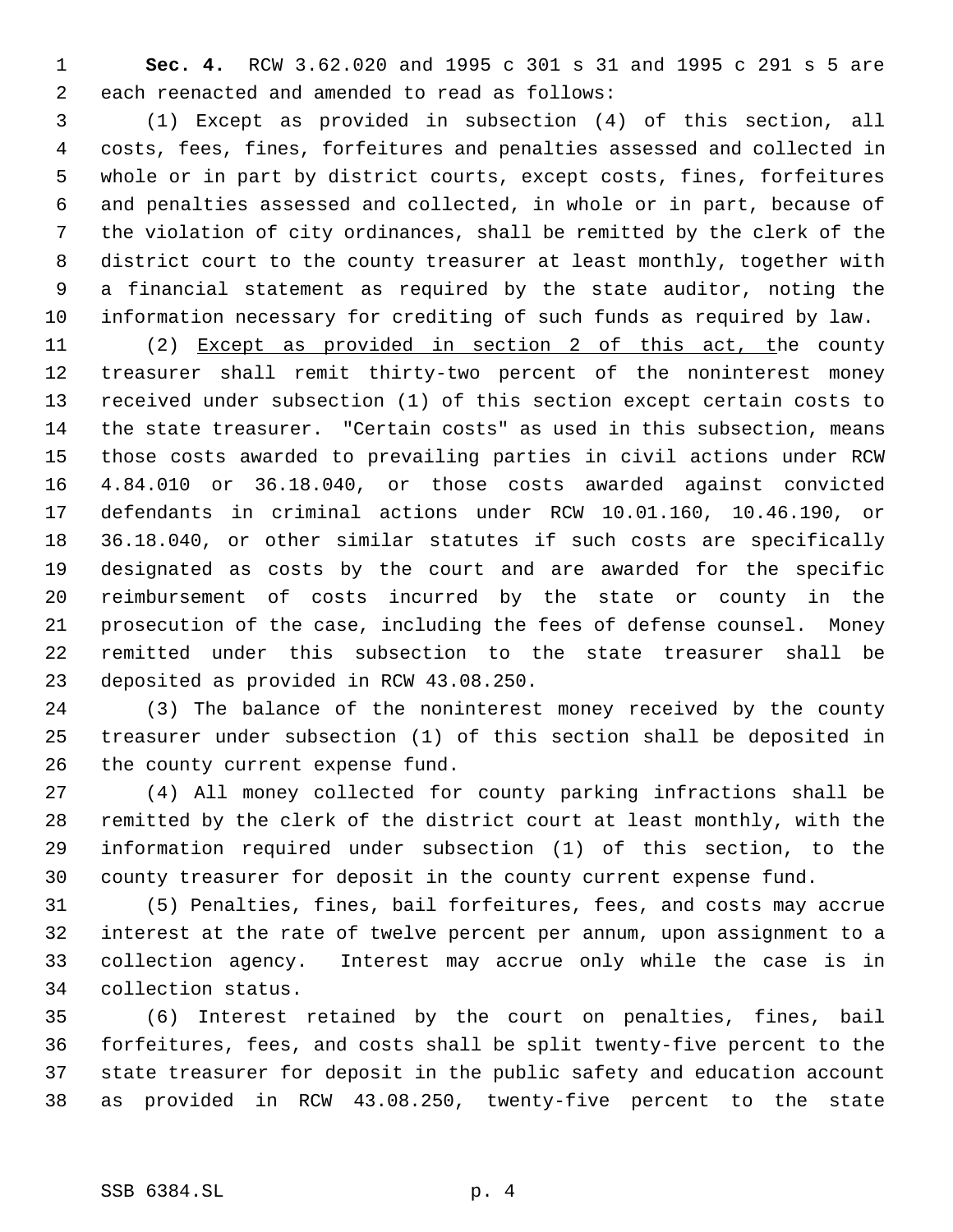treasurer for deposit in the judicial information system account as provided in RCW 2.68.020, twenty-five percent to the county current expense fund, and twenty-five percent to the county current expense fund to fund local courts.

 **Sec. 5.** RCW 3.62.090 and 2003 c 380 s 1 are each amended to read as follows:

 (1) There shall be assessed and collected in addition to any fines, forfeitures, or penalties assessed, other than for parking infractions, by all courts organized under Title 3 or 35 RCW a public safety and education assessment equal to seventy percent of such fines, forfeitures, or penalties, which shall be remitted as provided in chapters 3.46, 3.50, 3.62, and 35.20 RCW. The assessment required by this section shall not be suspended or waived by the court.

 (2) There shall be assessed and collected in addition to any fines, forfeitures, or penalties assessed, other than for parking infractions and for fines levied under RCW 46.61.5055, and in addition to the public safety and education assessment required under subsection (1) of this section, by all courts organized under Title 3 or 35 RCW, an additional public safety and education assessment equal to fifty percent of the public safety and education assessment required under subsection (1) of this section, which shall be remitted to the state treasurer and deposited as provided in RCW 43.08.250. The additional assessment required by this subsection shall not be suspended or waived by the court.

 (3) This section does not apply to the fee imposed under RCW 26 46.63.110(7)  $((\theta \cdot \hat{r}))_+$  the penalty imposed under RCW 46.63.110(8), or the penalty assessment imposed under section 2 of this act.

 **Sec. 6.** RCW 10.82.070 and 1995 c 292 s 3 are each amended to read as follows:

 (1) All sums of money derived from costs, fines, penalties, and forfeitures imposed or collected, in whole or in part, by a superior court for violation of orders of injunction, mandamus and other like writs, for contempt of court, or for breach of the penal laws shall be paid in cash by the person collecting the same, within twenty days after the collection, to the county treasurer of the county in which the same have accrued.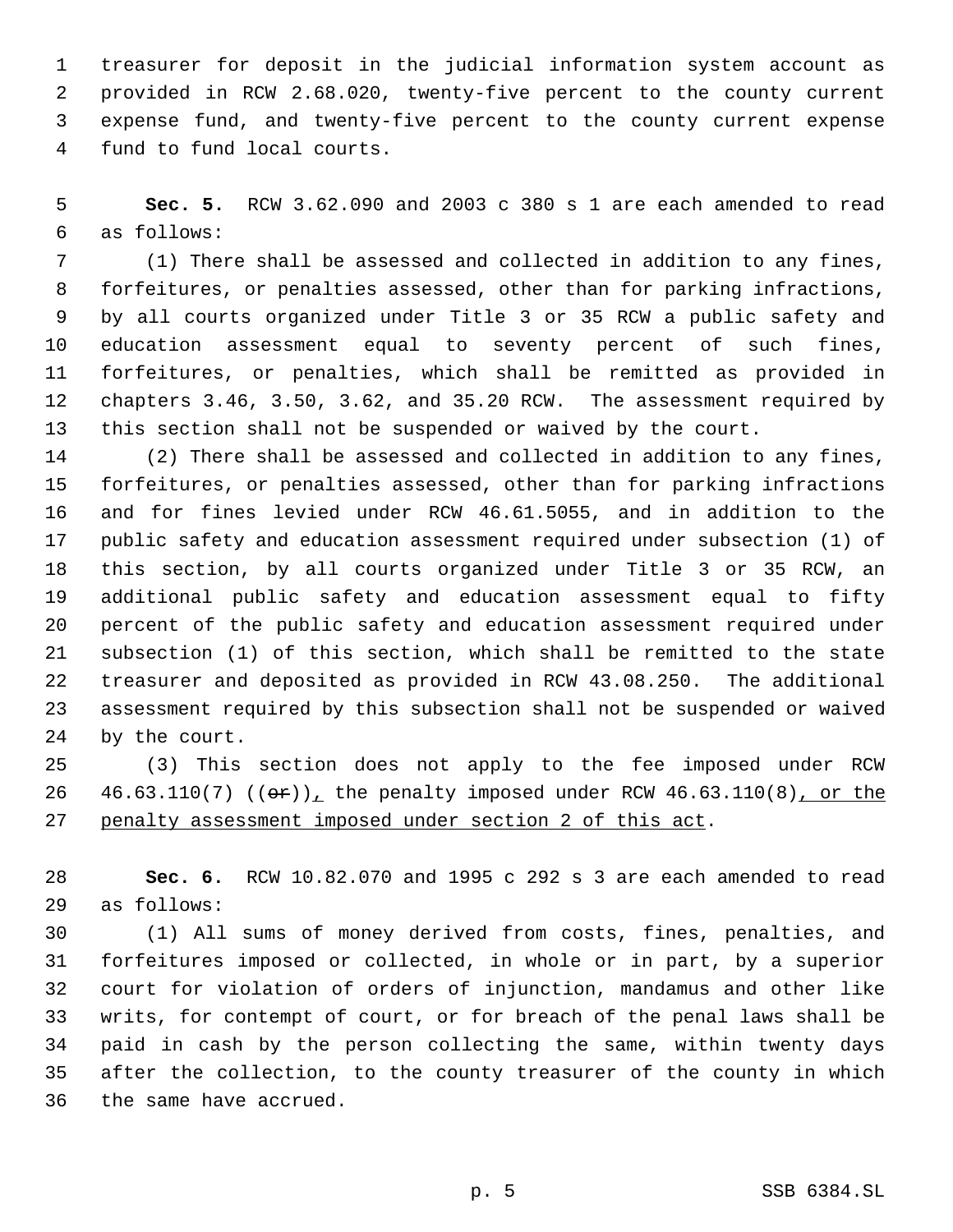(2) Except as provided in section 2 of this act, the county treasurer shall remit monthly thirty-two percent of the money received under this section except for certain costs to the state treasurer for deposit as provided under RCW 43.08.250 and shall deposit the remainder as provided by law. "Certain costs" as used in this subsection, means those costs awarded to prevailing parties in civil actions under RCW 4.84.010 or 36.18.040, or those costs awarded against convicted defendants in criminal actions under RCW 10.01.160, 10.46.190, or 36.18.040, or other similar statutes if such costs are specifically designated as costs by the court and are awarded for the specific reimbursement of costs incurred by the state or county in the prosecution of the case, including the fees of defense counsel. Costs or assessments awarded to dedicated accounts, state or local, are not subject to this state allocation or to RCW 7.68.035.

 (3) All fees, fines, forfeitures and penalties collected or assessed by a district court because of the violation of a state law shall be remitted as provided in chapter 3.62 RCW as now exists or is later amended. All fees, fines, forfeitures, and penalties collected or assessed by a superior court in cases on appeal from a lower court shall be remitted to the municipal or district court from which the cases were appealed.

 **Sec. 7.** RCW 3.46.120 and 1995 c 291 s 2 are each amended to read as follows:

 (1) All money received by the clerk of a municipal department including penalties, fines, bail forfeitures, fees and costs shall be paid by the clerk to the city treasurer.

 (2) Except as provided in section 2 of this act, the city treasurer shall remit monthly thirty-two percent of the noninterest money received under this section, other than for parking infractions, and certain costs to the state treasurer. "Certain costs" as used in this subsection, means those costs awarded to prevailing parties in civil actions under RCW 4.84.010 or 36.18.040, or those costs awarded against convicted defendants in criminal actions under RCW 10.01.160, 10.46.190, or 36.18.040, or other similar statutes if such costs are specifically designated as costs by the court and are awarded for the specific reimbursement of costs incurred by the state, county, city, or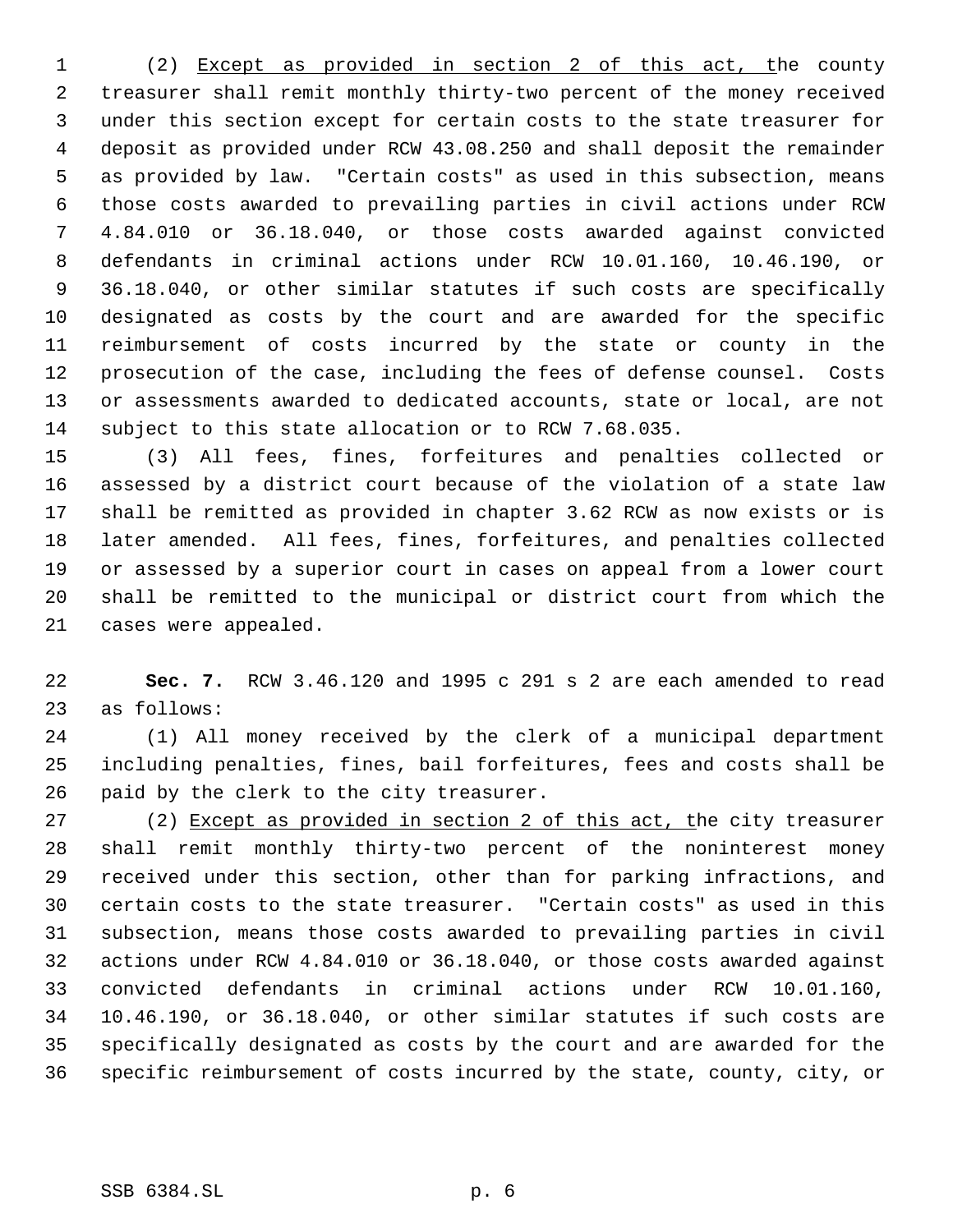town in the prosecution of the case, including the fees of defense counsel. Money remitted under this subsection to the state treasurer shall be deposited as provided in RCW 43.08.250.

 (3) The balance of the noninterest money received under this section shall be retained by the city and deposited as provided by law.

 (4) Penalties, fines, bail forfeitures, fees, and costs may accrue interest at the rate of twelve percent per annum, upon assignment to a collection agency. Interest may accrue only while the case is in collection status.

 (5) Interest retained by the court on penalties, fines, bail forfeitures, fees, and costs shall be split twenty-five percent to the state treasurer for deposit in the public safety and education account as provided in RCW 43.08.250, twenty-five percent to the state treasurer for deposit in the judicial information system account as provided in RCW 2.68.020, twenty-five percent to the city general fund, and twenty-five percent to the city general fund to fund local courts.

 **Sec. 8.** RCW 3.62.040 and 1995 c 291 s 6 are each amended to read as follows:

 (1) Except as provided in subsection (4) of this section, all costs, fines, forfeitures and penalties assessed and collected, in whole or in part, by district courts because of violations of city ordinances shall be remitted by the clerk of the district court at least monthly directly to the treasurer of the city wherein the violation occurred.

 (2) Except as provided in section 2 of this act, the city treasurer shall remit monthly thirty-two percent of the noninterest money received under this section, other than for parking infractions and certain costs, to the state treasurer. "Certain costs" as used in this subsection, means those costs awarded to prevailing parties in civil actions under RCW 4.84.010 or 36.18.040, or those costs awarded against convicted defendants in criminal actions under RCW 10.01.160, 10.46.190, or 36.18.040, or other similar statutes if such costs are specifically designated as costs by the court and are awarded for the specific reimbursement of costs incurred by the state, county, city, or town in the prosecution of the case, including the fees of defense counsel. Money remitted under this subsection to the state treasurer shall be deposited as provided in RCW 43.08.250.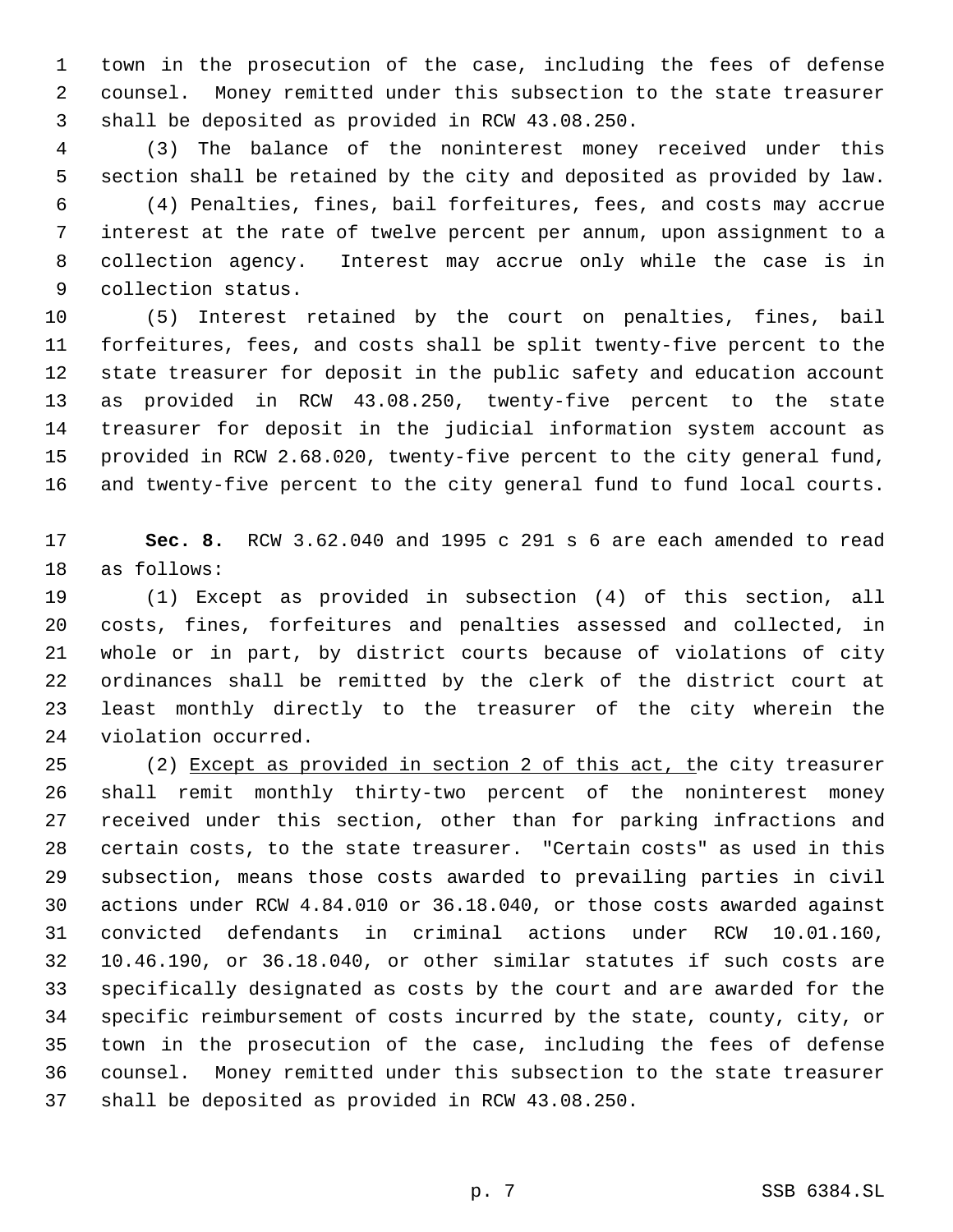(3) The balance of the noninterest money received under this section shall be retained by the city and deposited as provided by law. (4) All money collected for city parking infractions shall be remitted by the clerk of the district court at least monthly to the city treasurer for deposit in the city's general fund.

 (5) Penalties, fines, bail forfeitures, fees, and costs may accrue interest at the rate of twelve percent per annum, upon assignment to a collection agency. Interest may accrue only while the case is in collection status.

 (6) Interest retained by the court on penalties, fines, bail forfeitures, fees, and costs shall be split twenty-five percent to the state treasurer for deposit in the public safety and education account as provided in RCW 43.08.250, twenty-five percent to the state treasurer for deposit in the judicial information system account as provided in RCW 2.68.020, twenty-five percent to the city general fund, and twenty-five percent to the city general fund to fund local courts.

 **Sec. 9.** RCW 35.20.220 and 1995 c 291 s 4 are each amended to read as follows:

 (1) The chief clerk, under the supervision and direction of the court administrator of the municipal court, shall have the custody and care of the books, papers and records of said court; he shall be present by himself or deputy during the session of said court, and shall have the power to swear all witnesses and jurors, and administer oaths and affidavits, and take acknowledgments. He shall keep the records of said court, and shall issue all process under his hand and the seal of said court, and shall do and perform all things and have the same powers pertaining to his office as the clerks of the superior courts have in their office. He shall receive all fines, penalties and fees of every kind, and keep a full, accurate and detailed account of the same; and shall on each day pay into the city treasury all money received for said city during the day previous, with a detailed account of the same, and taking the treasurer's receipt therefor.

 (2) Except as provided in section 2 of this act, the city treasurer shall remit monthly thirty-two percent of the noninterest money received under this section, other than for parking infractions and certain costs to the state treasurer. "Certain costs" as used in this subsection, means those costs awarded to prevailing parties in civil